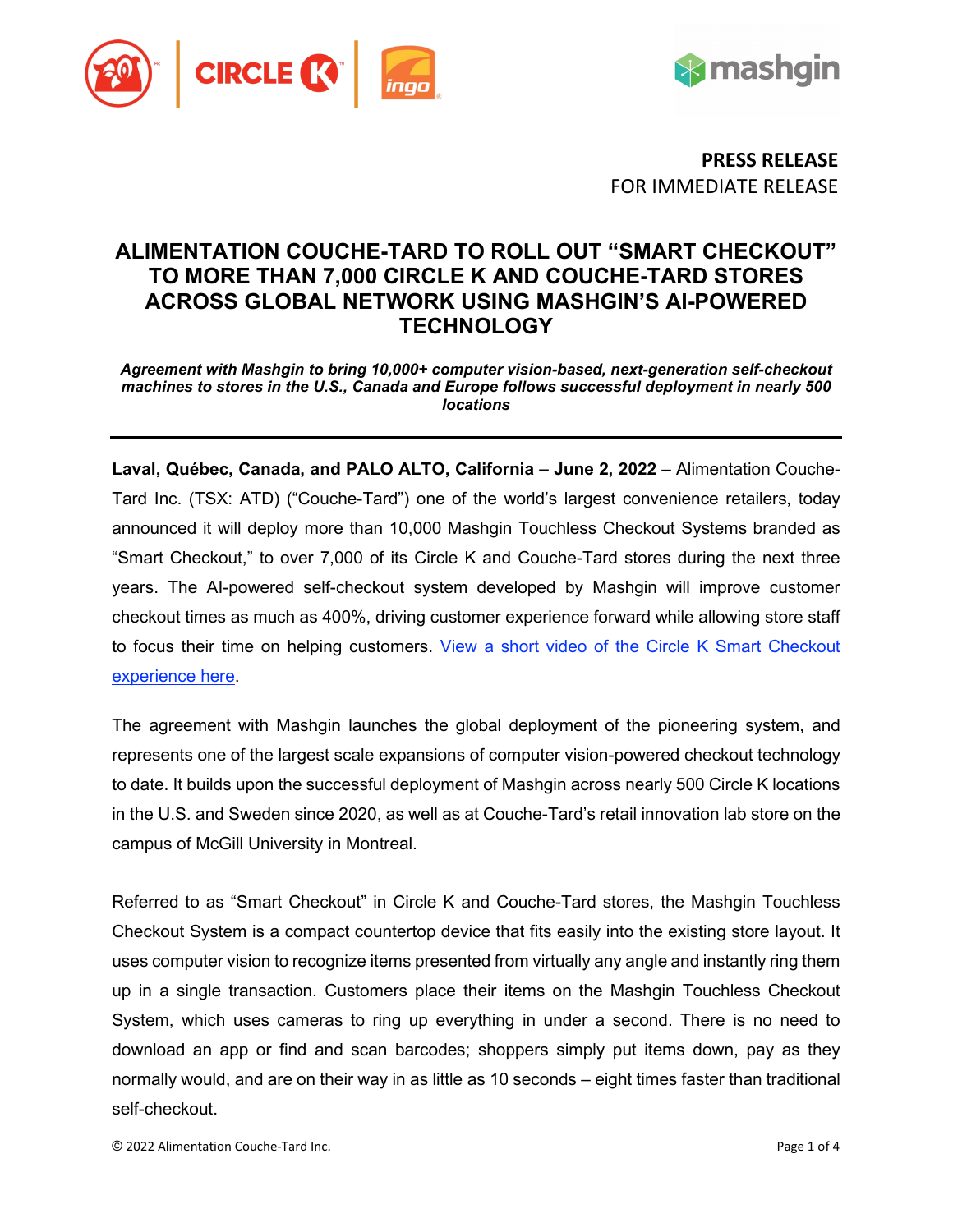



"We're committed to investing in and scaling technology that sets a new standard for convenience with our customers and advances our mission to make our customers' lives a little easier every day," said Magnus Tägtström, Vice President, Global Innovation at Couche-Tard. "The Smart Checkout system powered by Mashgin's game-changing technology shortens lines, improves the customer experience and frees up our teams to focus on helping our customers. We look forward to introducing this new platform to stores across our network."

Mashgin Chief Technology Officer and co-founder, Mukul Dhankar stated, "Mashgin's core technology represents a major breakthrough in the world of artificial intelligence. By reinforcing computer vision models with three-dimensional data, we are able to reach 99.9% accuracy when ringing items. This innovation also allows the system to easily differentiate between different sizes of items with a similar appearance, and also makes it flexible enough to recognize grab-and-go foods like pizza or roller grill items that may look slightly different each time. Another key component to our technology is its ability to learn new objects in less than a minute and sync that data across stores, making it possible to set up a new store in under an hour."

Surveys of first-time Mashgin users at deployed Circle K locations show that 80% of those customers prefer Mashgin to traditional forms of checkout and self-checkout. Recent updates to the system to allow cash use, fuel purchase and key loyalty programs like Sip & Save have driven customer adoption. At some Circle K stores, Smart Checkout has already become customers' favorite way to transact.

"We've been hearing great feedback from our customers in the stores where Smart Checkout has been introduced, and it's easy to see why. Mashgin's platform is incredibly simple to use and highly intuitive for customers," said Alex Miller, Executive Vice President Operations, North America, and Global Commercial Optimization for Couche-Tard. "Through this agreement, I am convinced that we will scale a great tool that makes it easy for our customers and team members, saving time and putting our customers and people first in our global operations."

Mashgin has processed over 36 million transactions to date and can be found in over 800 locations, including, Circle K and other convenience store chains, airports, Fortune 500 companies, and over 30 iconic U.S. sports stadiums and entertainment venues.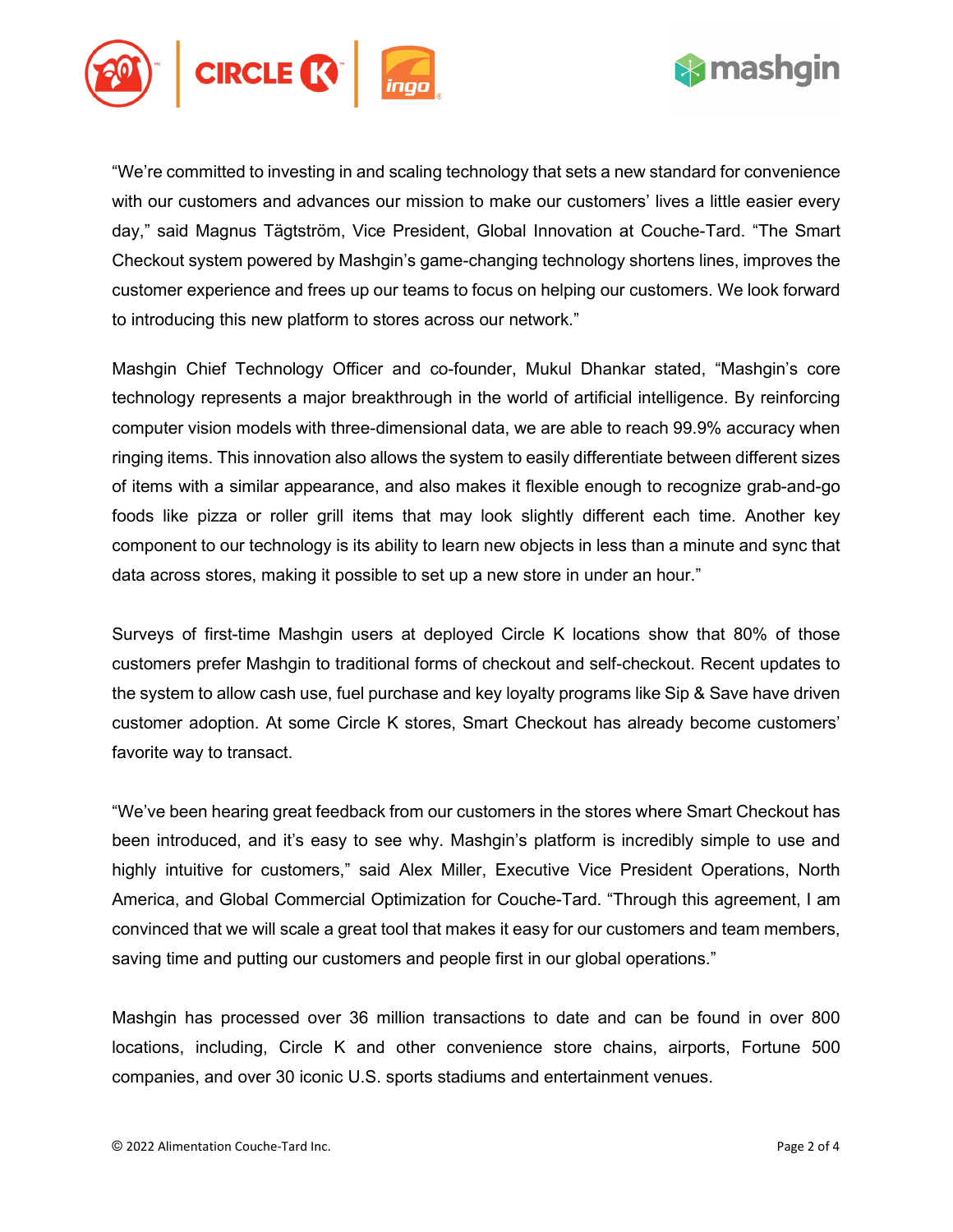



"Our vision has always been to make people's lives better and give them back more time in their day," said Abhinai Srivastava, CEO and co-founder of Mashgin, "We've already saved people over 30 years of standing in line. We're honored to work with the fantastic team at Couche-Tard to bring that savings around the world."

Mashgin and Couche-Tard are both actively recruiting multiple roles to help innovate retail experiences. To apply for jobs at Mashgin click [here,](https://jobs.lever.co/mashgin) or to apply for jobs at Couche-Tard please click [here.](https://workwithus.circlek.com/global/en)

# **About Alimentation Couche-Tard Inc.**

Couche-Tard is a global leader in convenience and fuel retail, operating in 26 countries and territories, with more than 14,100 stores, of which approximately 10,800 offer road transportation fuel. With its well-known Couche-Tard and Circle K banners, it is one of the largest independent convenience store operators in the United States, and it is a leader in the convenience store industry and road transportation fuel retail in Canada, Scandinavia, the Baltics, as well as in Ireland. It also has an important presence in Poland and Hong Kong SAR. Approximately 124,000 people are employed throughout its network.

For more information on Alimentation Couche-Tard Inc., please visit[: https://corpo.couche-tard.com.](https://corpo.couche-tard.com/)

# **About Mashgin**

Mashgin makes everyday life easier through artificial intelligence. Their Touchless Checkout System is the world's fastest self-checkout powered by AI and computer vision. Consumers demand instant gratification. Mashgin's Touchless Checkout System eliminates consumer frustration while increasing revenue for retailers with checkout that is four times faster than cashiers and traditional points-of-sale. There's no need to look for and scan bar codes: customers simply place their items on Mashgin's tray, pay electronically, and can be on their way in under 10 seconds.

Founded in 2013 and headquartered in Palo Alto, Calif., Mashgin is a privately held company backed by NEA, Matrix Partners, Susa Ventures and Y Combinator. Follow Mashgin on [Twitter](https://twitter.com/mashgin) and [Linkedin,](https://www.linkedin.com/company/mashgin/?original_referer=) or learn more about Mashgin a[t www.mashgin.com.](http://www.mashgin.com/) 

# **Contacts:**

#### **Investor relations:**

**Jean-Philippe D. Lachance**, Vice President, Investor Relations & Treasury Alimentation Couche-Tard Inc. Tel: (450) 662-6632, ext. 4619 [investor.relations@couche-tard.com](mailto:investor.relations@couche-tard.com) 

#### **Media relations:**

**Lisa Koenig**, Head of Global Communications